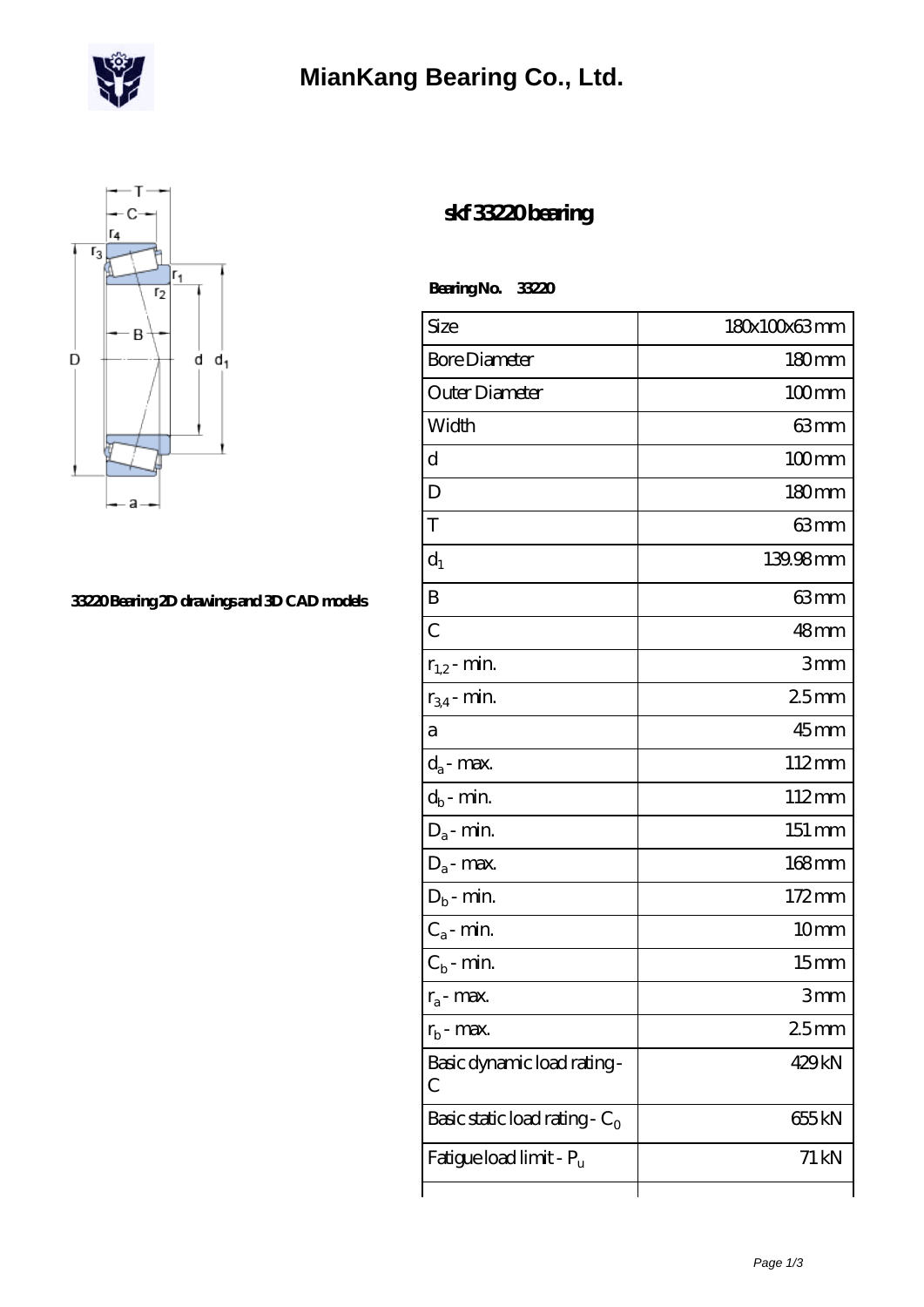

# **[MianKang Bearing Co., Ltd.](https://deadly30.com)**

| Reference speed                 | 2400r/min                 |
|---------------------------------|---------------------------|
| Limiting speed                  | 3600r/min                 |
| Calculation factor - e          | Q <sub>4</sub>            |
| Calculation factor - Y          | 1.5                       |
| Calculation factor - $Y_0$      | 08                        |
| Category                        | Roller Bearings           |
| Inventory                       | 0 <sup>0</sup>            |
| Manufacturer Name               | <b>SKF</b>                |
| Minimum Buy Quantity            | N/A                       |
| Weight/Kilogram                 | 6883                      |
| Product Group                   | <b>BO4334</b>             |
| bore diameter:                  | $100$ mm                  |
| operating temperature<br>range: | Maximum of $+250^\circ$ F |
| cup width:                      | 48mm                      |
| dynamic load capacity.          | 429kN                     |
| assembly type:                  | $C$ one & $C$ up          |
| static load capacity.           | 655kN                     |
| outside diameter:               | 180mm                     |
| finish/coating                  | Uncoated                  |
| cone width:                     | 63mm                      |
| maximum rpm:                    | 3600RPM                   |
| closure type:                   | Open                      |
| series:                         | 332                       |
| cage material:                  | <b>Steel</b>              |
| flange type:                    | Non-Flanged Cup           |
| Dimension series                | <b>3FE</b>                |
| $d_1$                           | 139.98mm                  |
| $r_{1,2}$ min.                  | 3mm                       |
| $r_{34}$ min.                   | 25mm                      |
| $d_a$ max.                      | 112mm                     |
| $d_h$ min.                      | 1135mm                    |
|                                 |                           |